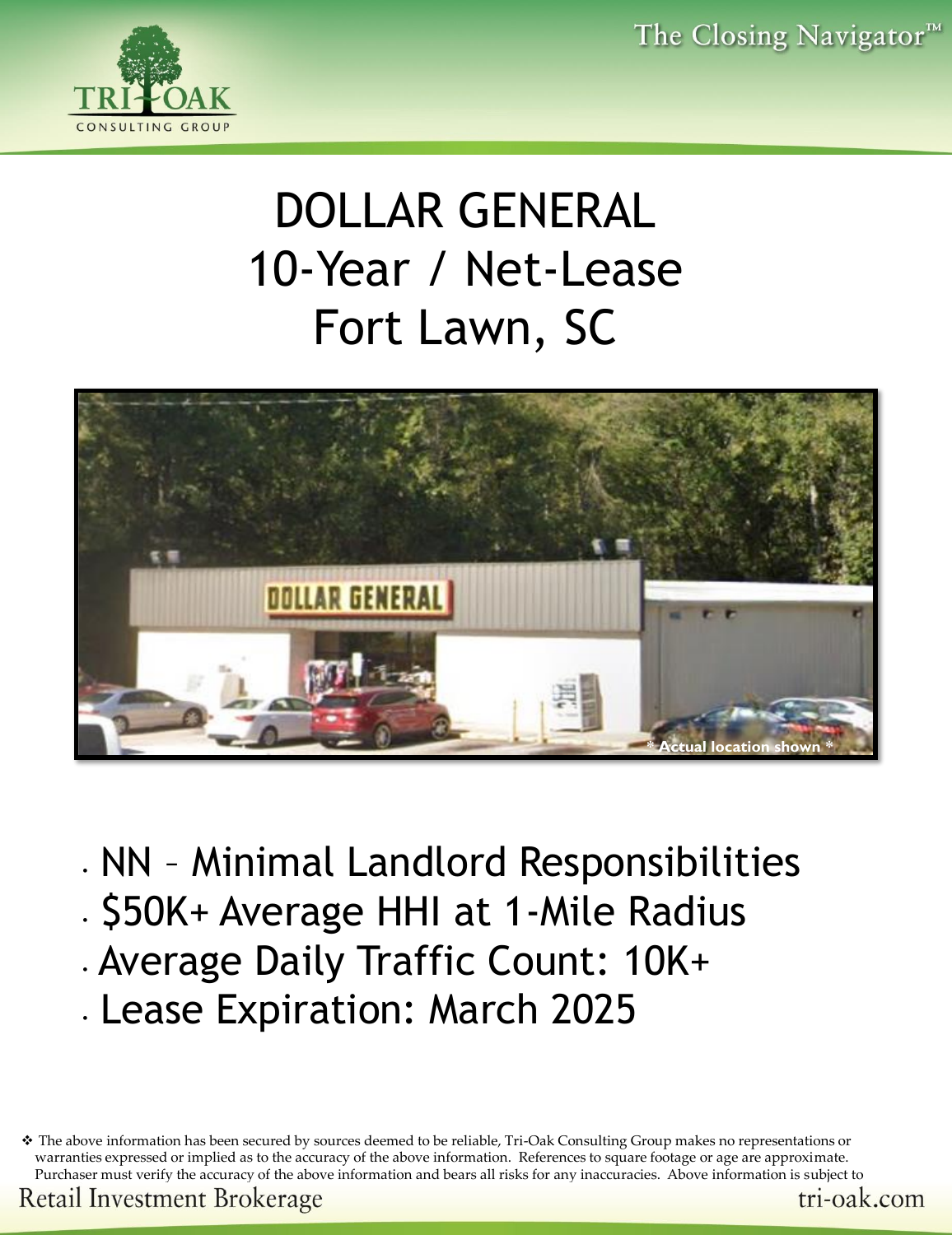



**5901 Lancaster Highway, Fort Lawn, SC 29714** 

| 9,014 Square Feet |
|-------------------|
|                   |

- **Land Size:** 1.0 Approx. Acres
- **Parking:** Adequate
- **Area Tenants:** USPS, Fresenius, Marathon Gas Station, Lancaster County Airport

### **DOLLAR GENERAL —** *NN LEASE*

#### *PURCHASE PRICE: \$686,069 (CAP RATE 7.25%)*



| <b>Current Annual Rent:</b><br><b>Initial Rent</b><br>Commencement:<br><b>Lease Expiration:</b><br><b>Initial Lease Term:</b><br><b>Renewal Options:</b>                         | \$49,740<br>$($5.52$ per building SF)<br>September 25, 2003<br>March 31, 2025<br>$10$ -Year - NN<br>Two (2) / 5 Year Renewal |  | <b>Tenant</b><br><b>Responsibility:</b><br>Lessor<br><b>Responsibility:</b> | RE Taxes, Building Insurance,<br>Minor repairs to heating, lighting,<br>plumbing and air conditioning<br>(Anything less than \$1,000 per<br>occurrence)<br>Parking Lot Maintenance:<br>\$341.25/mos.<br>Roof, Structure, and Major CAM<br>(more than \$1,000 per occurrence) |  |  |  |  |
|----------------------------------------------------------------------------------------------------------------------------------------------------------------------------------|------------------------------------------------------------------------------------------------------------------------------|--|-----------------------------------------------------------------------------|------------------------------------------------------------------------------------------------------------------------------------------------------------------------------------------------------------------------------------------------------------------------------|--|--|--|--|
| <b>Rent Increases:</b>                                                                                                                                                           | Options                                                                                                                      |  | Lease<br>Guarantor:                                                         | <b>Dollar General Corporation</b><br>NYSE: DG                                                                                                                                                                                                                                |  |  |  |  |
| <b>CONTACT INFORMATION</b><br>1-MILE<br>3-MILE<br>5-MILE<br>Demographics:<br>Gregory Fitzgerald COM<br>(800) 385-6421<br>Population:<br>784<br>2,326<br>8,072<br>www.tri-oak.com |                                                                                                                              |  |                                                                             |                                                                                                                                                                                                                                                                              |  |  |  |  |

gfitz@tri-oak.com

❖ The above information has been secured by sources deemed to be reliable, Tri-Oak Consulting Group makes no representations or warranties expressed or implied as to the accuracy of the above information. References to square footage or age are approximate. Purchaser must verify the accuracy of the above information and bears all risks for any inaccuracies. Above information is subject to verification and no liability for errors or omissions are assumed.

Median Income:  $\begin{array}{|l} \hline \text{39,024} & \text{340,797} & \text{343,122} \end{array}$ Average Income:  $\begin{array}{r} | $50,953 \ $51,861 \ $58,060 \end{array}$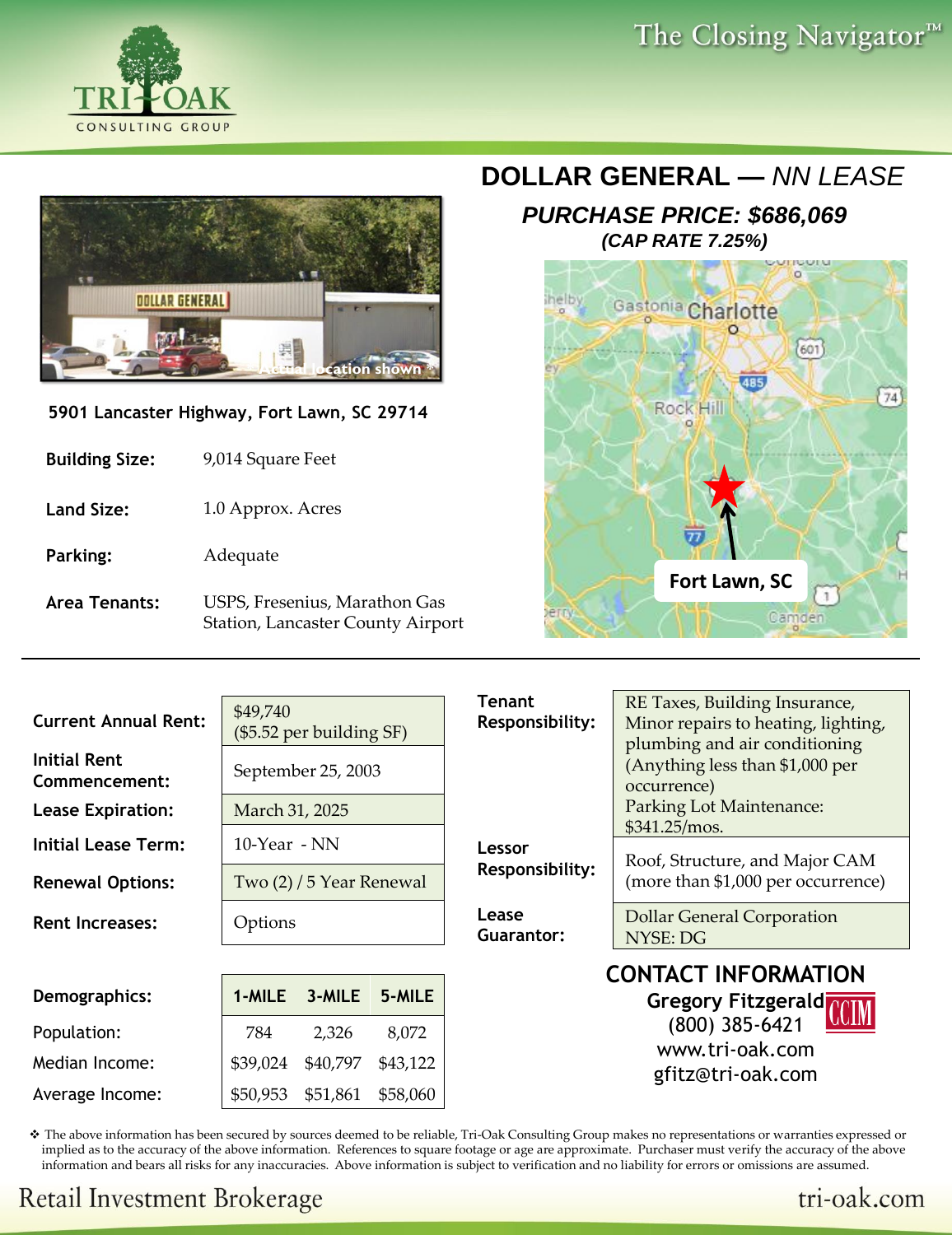

#### **DOLLAR GENERAL —** *NN LEASE*

**AERIAL VIEW OF SITE** *PURCHASE PRICE: \$686,069 (CAP RATE 7.25%)*



❖ The above information has been secured by sources deemed to be reliable, Tri-Oak Consulting Group makes no representations or warranties expressed or implied as to the accuracy of the above information. References to square footage or age are approximate. Purchaser must verify the accuracy of the above information and bears all risks for any inaccuracies. Above information is subject to verification and no liability for errors or omissions are assumed.

**Retail Investment Brokerage** 

tri-oak.com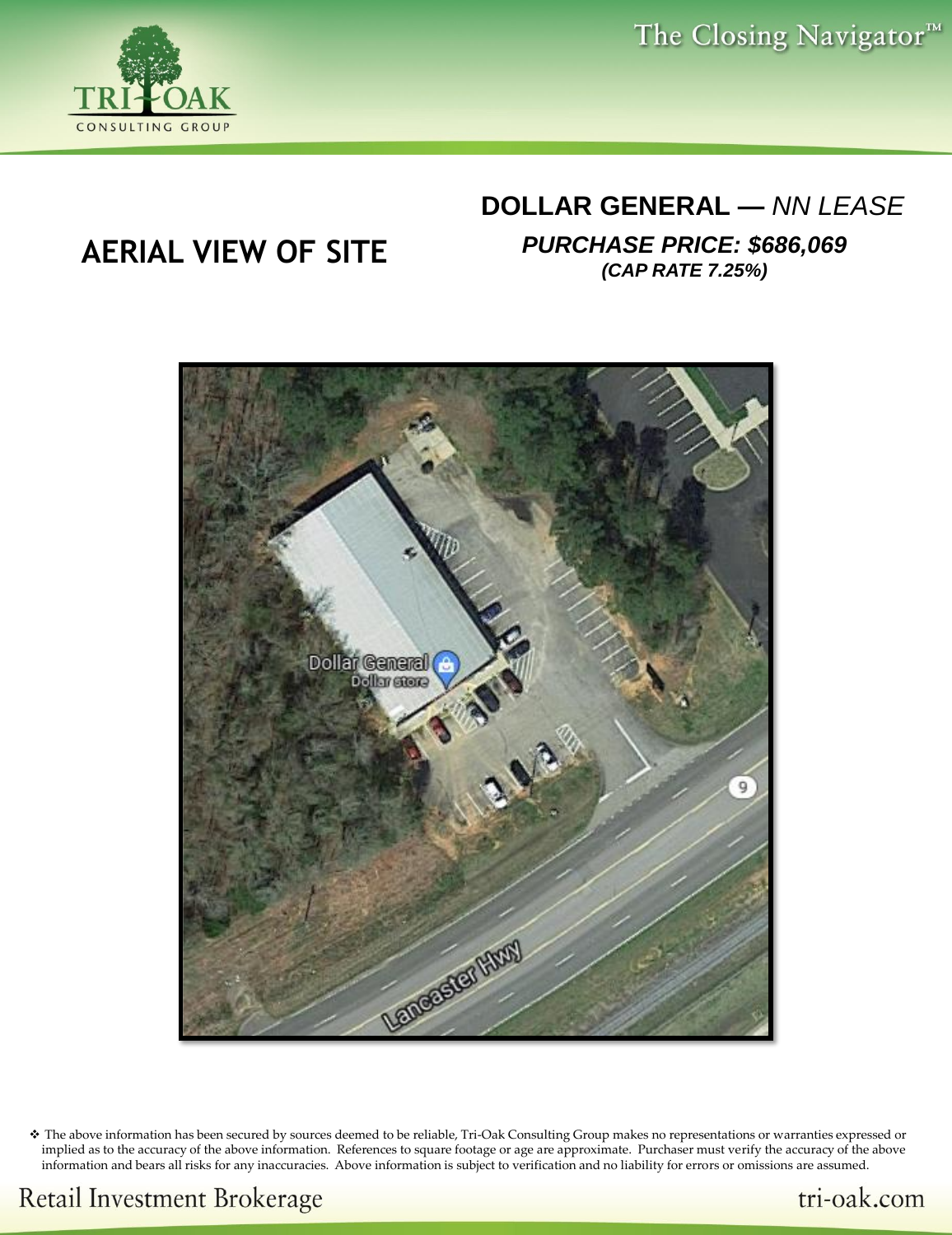#### **DOLLAR GENERAL —** *NN LEASE*

*PURCHASE PRICE: \$686,069 (CAP RATE 7.25%)*



## **National Retailers Within 5-Mile Radius**

**Red: 5 Mile Radius**



❖ The above information has been secured by sources deemed to be reliable, Tri-Oak Consulting Group makes no representations or warranties expressed or implied as to the accuracy of the above information. References to square footage or age are approximate. Purchaser must verify the accuracy of the above information and bears all risks for any inaccuracies. Above information is subject to verification and no liability for errors or omissions are assumed.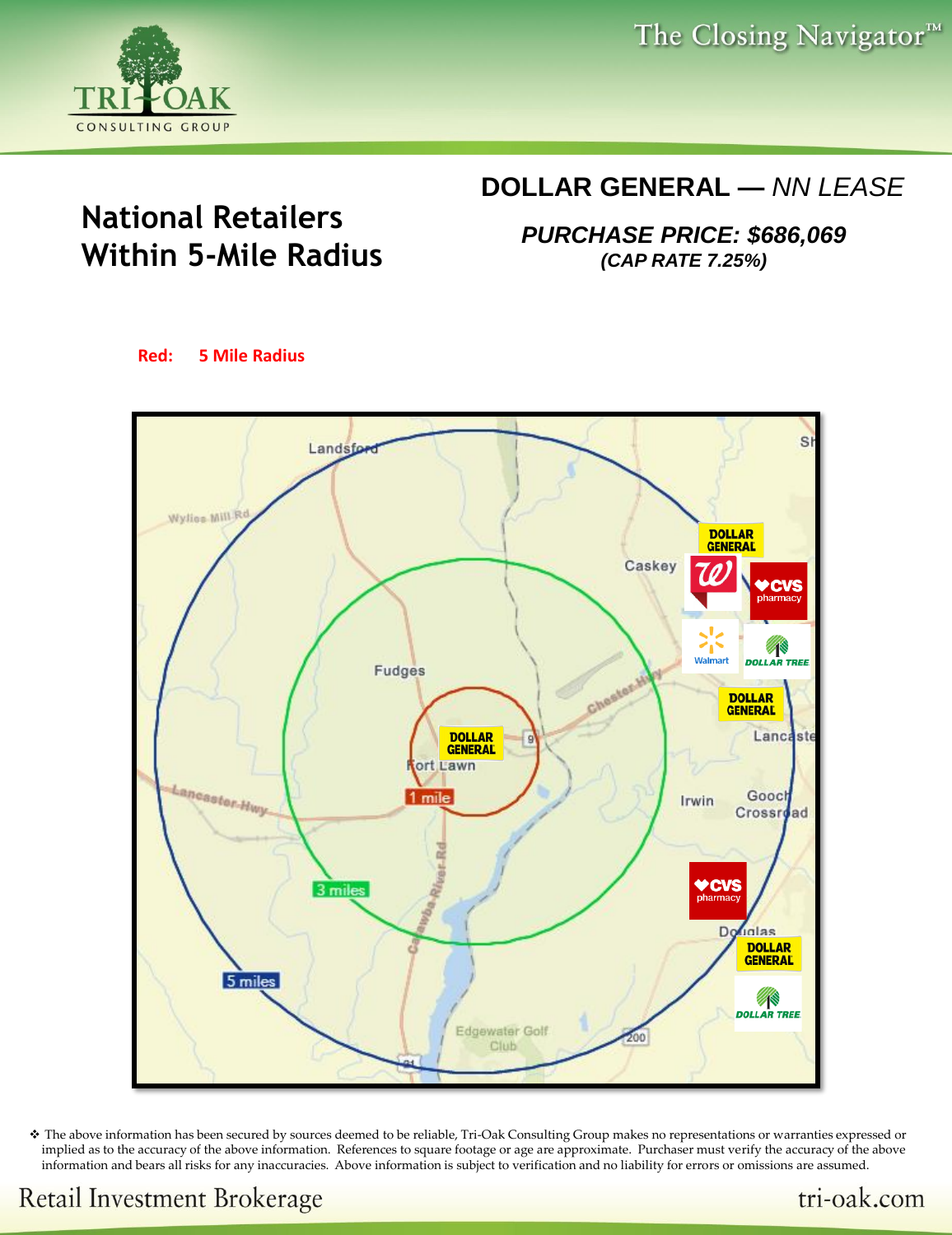#### **DOLLAR GENERAL —** *NN LEASE*

*PURCHASE PRICE: \$686,069 (CAP RATE 7.25%)*



❖ The above information has been secured by sources deemed to be reliable, Tri-Oak Consulting Group makes no representations or warranties expressed or implied as to the accuracy of the above information. References to square footage or age are approximate. Purchaser must verify the accuracy of the above information and bears all risks for any inaccuracies. Above information is subject to verification and no liability for errors or omissions are assumed.

**Traffic Counts** 

**Data from: 2020**

CONSULTING GROUP

#### tri-oak.com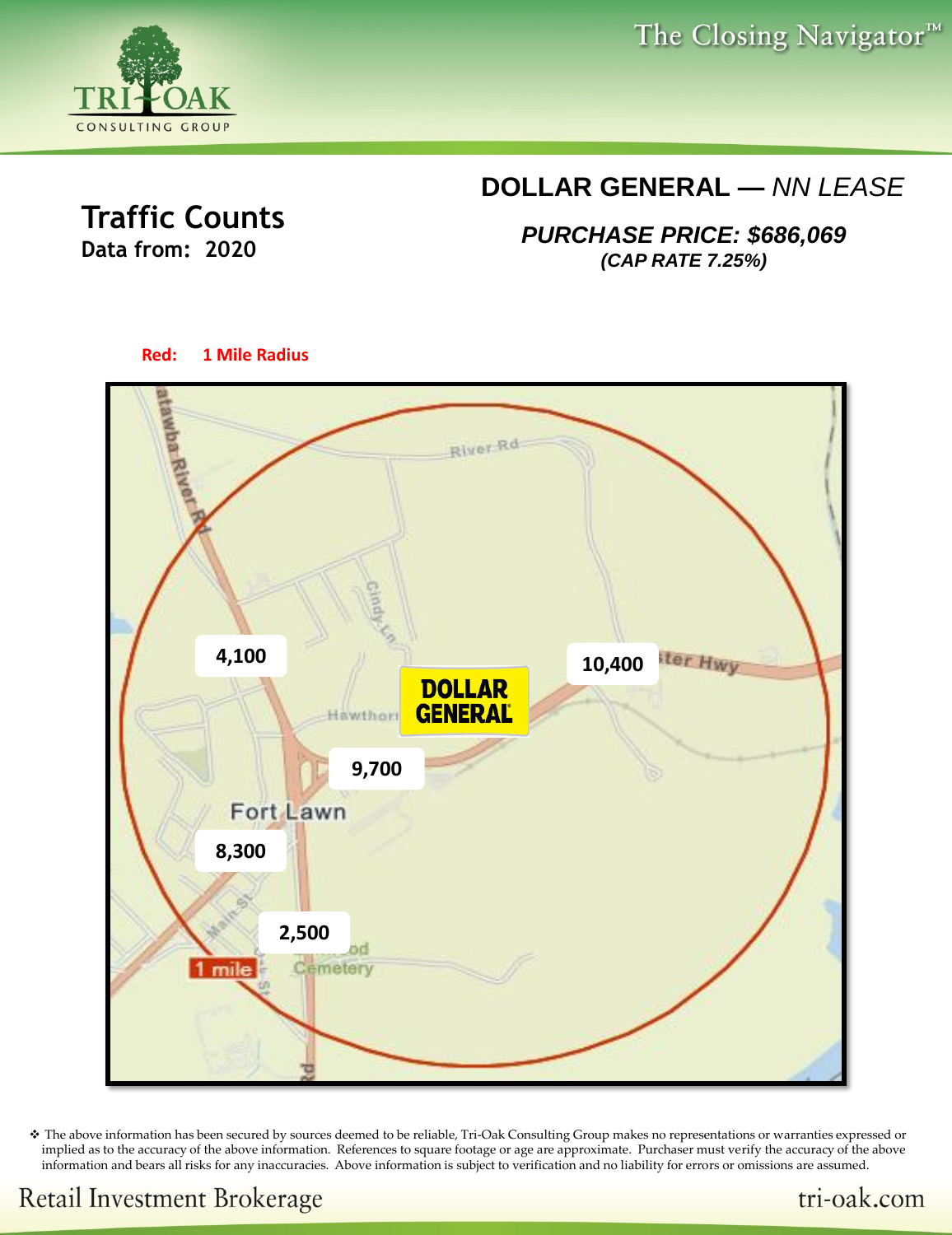### **DOLLAR GENERAL —** *NN LEASE*

*PURCHASE PRICE: \$686,069 (CAP RATE 7.25%)*





❖ The above information has been secured by sources deemed to be reliable, Tri-Oak Consulting Group makes no representations or warranties expressed or implied as to the accuracy of the above information. References to square footage or age are approximate. Purchaser must verify the accuracy of the above information and bears all risks for any inaccuracies. Above information is subject to verification and no liability for errors or omissions are assumed.



**Traffic Counts** 

**Data from: 2020**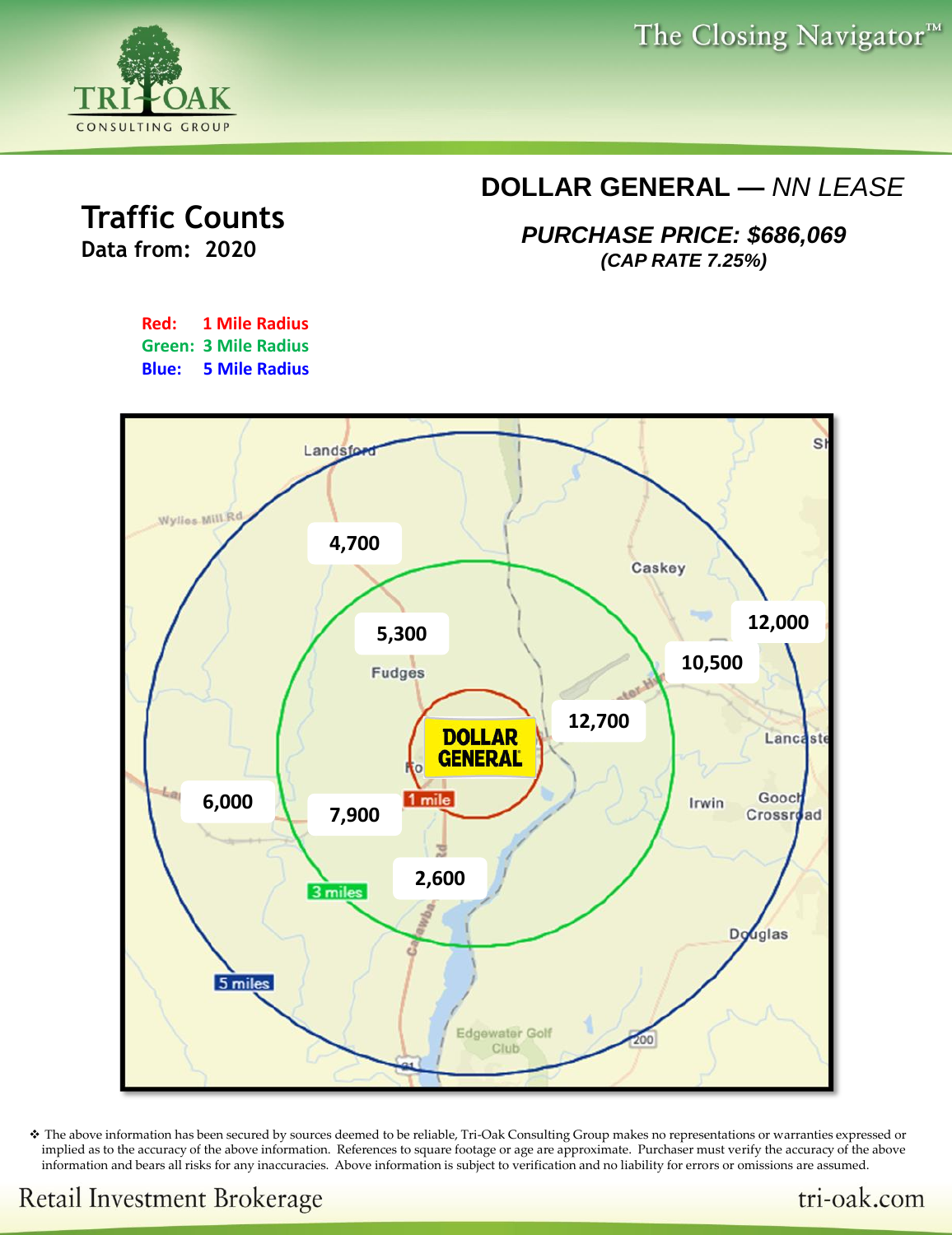

## **DOLLAR GENERAL**





**Corporate Office** 100 Mission Ridge Goodlettsville, TN 37072  $(615) 855 - 4000$ 

Sector: Consumer Defensive **Industry: Discount Stores** Full Time Employees: 143,000

#### Source: <https://investor.dollargeneral.com/websites/dollargeneral/English/0/investor-relations.html> <https://finance.yahoo.com/quote/DG?p=DG>

❖ The above information has been secured by sources deemed to be reliable, Tri-Oak Consulting Group makes no representations or warranties expressed or implied as to the accuracy of the above information. References to square footage or age are approximate. Purchaser must verify the accuracy of the above information and bears all risks for any inaccuracies. Above information is subject to verification and no liability for errors or omissions are assumed.

**Retail Investment Brokerage**